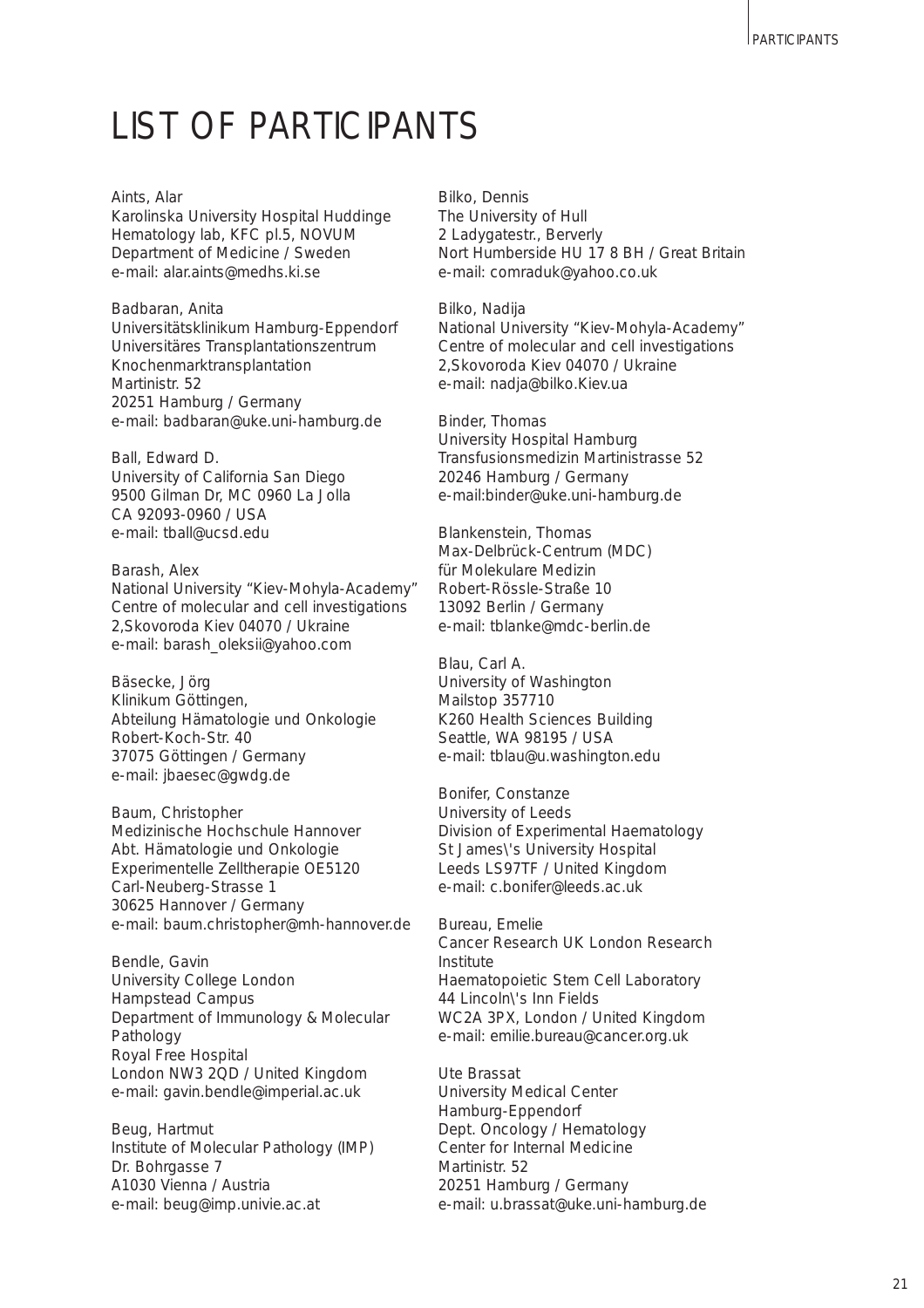Brendel, Cornelia Philipps-University Marburg Clinic for Hematology, Oncology and Immunology Baldingerstraße 35033 Marburg / Germany e-mail: brendelc@mailer.uni-marburg.de

Buske, Christian University Hospital Klinikum Grosshadern Med. Klinik III Marchioninistr. 15 81377 München / Germany e-mail: buske@gsf.de

Butlitsky, Dmitriy SPb Pavlov's State Medical University BMT department L. Tolstoy Str. 6/8 197089 Saint-Petersburg / Russia e-mail: mzaraiski@yandex.ru

Cammenga, Jörg University of Lund Stem Cell Center, BMC B10 Klinikgatan 26 SE-22184 Lund / Sweden e-mail: jorg.cammenga@stemcell.lu.se

Chukhlovin, Alexei St. Petersburg State Medical University L. Tolstoy St. 6/8 197089 St. Petersburg / Russia e-mail: chukh@mail.rcom.ru

Chumakov, Peter Engelhardt Institute of Molecular Biology Russian Academy of Sciences Vavilov Str. 32 117984 Moscow / Russia e-mail: chumakovpm@yahoo.com

Collins, Mary University College London Infection and Immunity Windeyer Building, 46 Cleveland Str. London W1T2AH / United Kingdom e-mail: mary.collins@ulc.ac.uk

Colvin, Gerald Roger Williams Medical Center Department of Research 825 Chalkstone Avenue Providence RI, 02908 / USA e-mail: gcolvin@rwmc.org

Corbacioglu, Selim University of Ulm Department of pediatrics Eythstr. 24, 89074 Ulm / Germany e-mail: selim.corbacioglu@medizin.uni-ulm.de

Cortes-Dericks, Lourdes Universitätsklinikum Hamburg-Eppendorf Universitäres Transplantationszentrum Knochenmarktransplantation Martinistr. 52 20251 Hamburg / Germany e-mail: Cortes-Dericks@gmx.de

Corbi, Angel Centro de Investigaciones Biologicas CSIC Ramiro de Maeztu, 9 28040 Madrid / Spain e-mail: acorbi@cib.csic.es

Deshpande, Aniruddha KKg Leukemia, Hämatologikum GSF Marchioninistr. 25 81377 München / Germany e-mail: strands@gmail.com

Deutsch, Varda The Hematology Institute Tel Aviv Sourasky Medical Center Weizman Str 6 Tel Aviv, 64239 / Israel e-mail: varda@tasmc.health

Downs, Anne-Marie University College London Hampstead Campus Department of Immunology and Molecular Pathology Royal Free Hospital London NW3 2QG / United Kingdom e-mail: anne-marie.downs@imperial.ac.uk

Drescher, Bettina Hannover Medical School Department of Hematology, Hemostaseology and Oncology Carl-Neuberg-Str. 1 30625 Hannover / Germany e-mail: drescher.bettina@mh-hannover.de

Drize, Nina National Hematology Research Center Russian Academy of Medical Sciences Novozykovsky 4a 125167 Moscow / Russia e-mail: ndrize@yandrex.ru

Eaves, Connie BC Cancer Agency Terry Fox Laboratory 675 West 10th Avenue Vancouver, British Columbia Canada V5Z 1L3 e-mail: ceaves@bccancer.bc.ca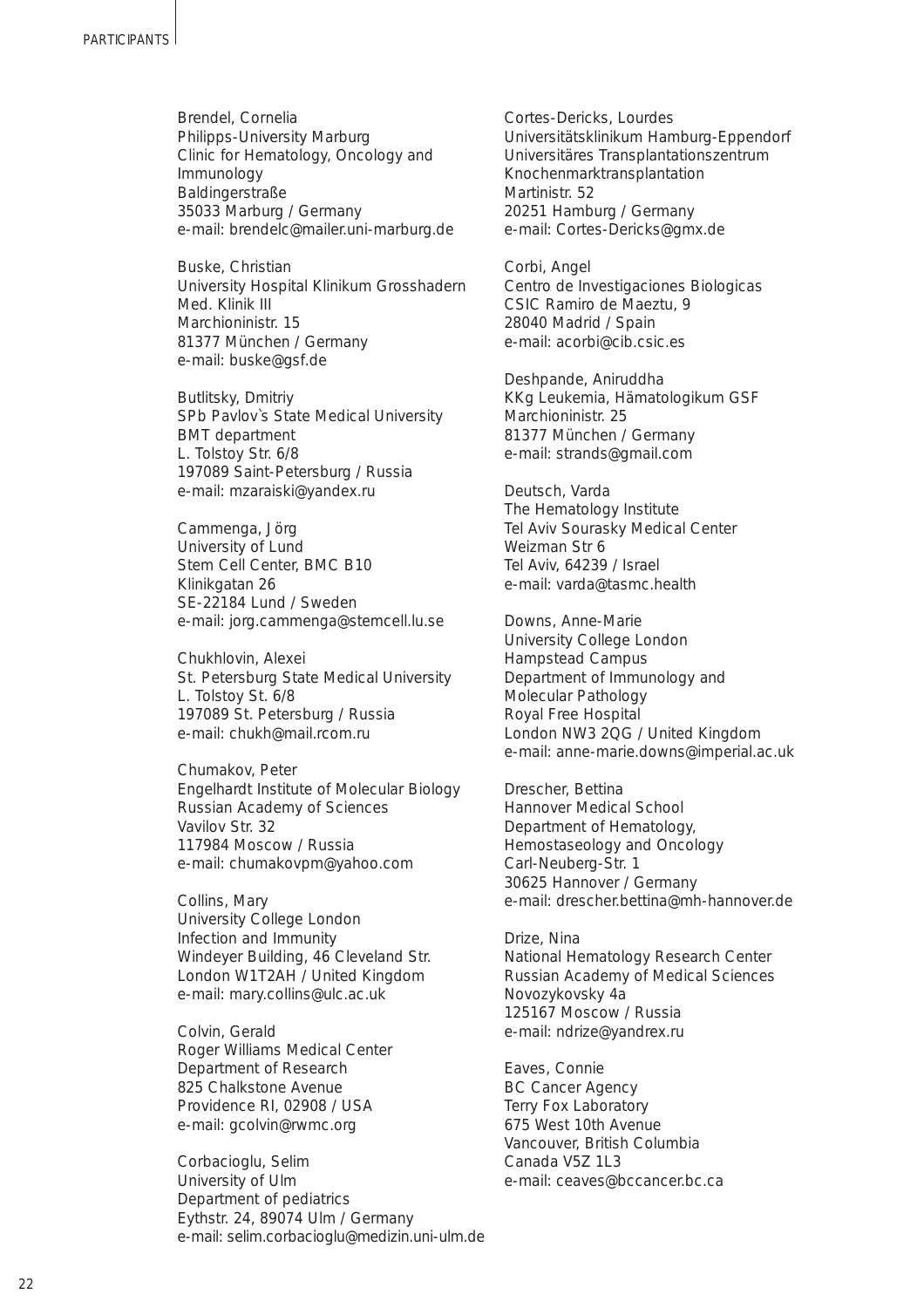Engel, Melanie Universitätsklinikum Hamburg-Eppendorf Universitäres Transplantationszentrum Knochenmarktransplantation Martinistr. 52 20251 Hamburg / Germany e-mail: mengel@uke.uni-hamburg.de

Engelmann, Afra AG Molekular Pathologie Heinrich-Pette-Institut Martinistr. 52 20251 Hamburg / Germany e-mail: afra.engelmann@hpi.uni-hamburg.de

Fang, Lubin Universitätsklinikum Hamburg-Eppendorf Universitäres Transplantationszentrum Knochenmarktransplantation Martinistr. 52 20251 Hamburg / Germany e-mail: lfang@uke.uni-hamburg.de

Fehse, Boris Universitätsklinikum Hamburg-Eppendorf Universitäres Transplantationszentrum Knochenmarktransplantation Martinistr. 52 20251 Hamburg / Germany e-mail: fehse@uke.uni-hamburg.de

Fischer, Amanda MRC Lymphocyte Development Group Clinical Sciences Centre ICSM Hammersmith Hospital DuCane Road London W12 ONN / United Kingdom e-mail: amanda.fisher@csc.mrc.ac.uk

Fischer, Meike AG Molekular Pathologie Heinrich-Pette-Institut Martinistr. 52 D-20251 Hamburg / Germany e-mail: meike.fischer@hpi.uni-hamburg.de

Forster, Martin AG Molekular Pathologie Heinrich-Pette-Institut Martinistr. 52 D-20251 Hamburg / Germany Tel: +49-40-480 51 278 e-mail: martin.forster@hpi.uni-hamburg.de

Franke, Katja Leibniz Institute of Polymer Research & Max Bergmann Center of Biomaterials Dresden Hohe Strasse 6 01069 Dresden / Germany e-mail: franke-katja@ipfdd.de

Frolova, Elena I. M.M. Shemyakin & Yu.A. Ovchinnikov Institute of Bioorganic Chemistry Russian Academy of Sciences, Ul. Miklukho-Maklaya, 16/10 117997 Moscow / Russia e-mail: eifrolova@yahoo.com

Galla, Melanie Medizinische Hochschule Hannover Abteilung Hämatologie und Onkologie (OE6862) Carl-Neuberg-Strasse 1 30625 Hannover / Germany e-mail: galla.melanie@mh-hannover.de

Ganser, Arnold Medizinische Hochschule Hannover Abt. Hämatologie und Onkologie Carl-Neuberg-Str.1 30625 Hannover / Germany e-mail: ganser.arnold@mh-hannover.de

Garcia-Palma, Lizet Universitätsklinikum Hamburg-Eppendorf Institut für Biochemie und Molekularbiologie I: Abt. für zelluläre Signaltransduktion Martinistraße 52 20246 Hamburg / Germany e-mail: palmaliz@yahoo.es

Ghiaur, Gabriel Cincinnati Children`s Hospital Medical Center 3333 Burnet Avenue TCHRF7566, Cincinnati Ohio, 45229 / USA e-mail: gabriel.ghiaur@chmcc.org

Artur Gontarewicz University Medical center Hamburg-Eppendorf Dept. Oncology / Hematology Center for Internal Medicine Martinistr. 52 20251 Hamburg / Germany e-mail: a.gontarewicz@uke.uni-hamburg.de

Göthert, Joachim University of Duisburg-Essen Department of Hematology Hufelandstr. 55 45122 Essen / Germany e-mail: joachim.goethert@uni-essen.de

Gottschling, Sandra University Hospital Heidelberg Dept. of Internal Medicine V Hospitalstr. 3 D-69115 Heidelberg / Germany e-mail: sandra.gottschling@ med.uni-heidelberg.de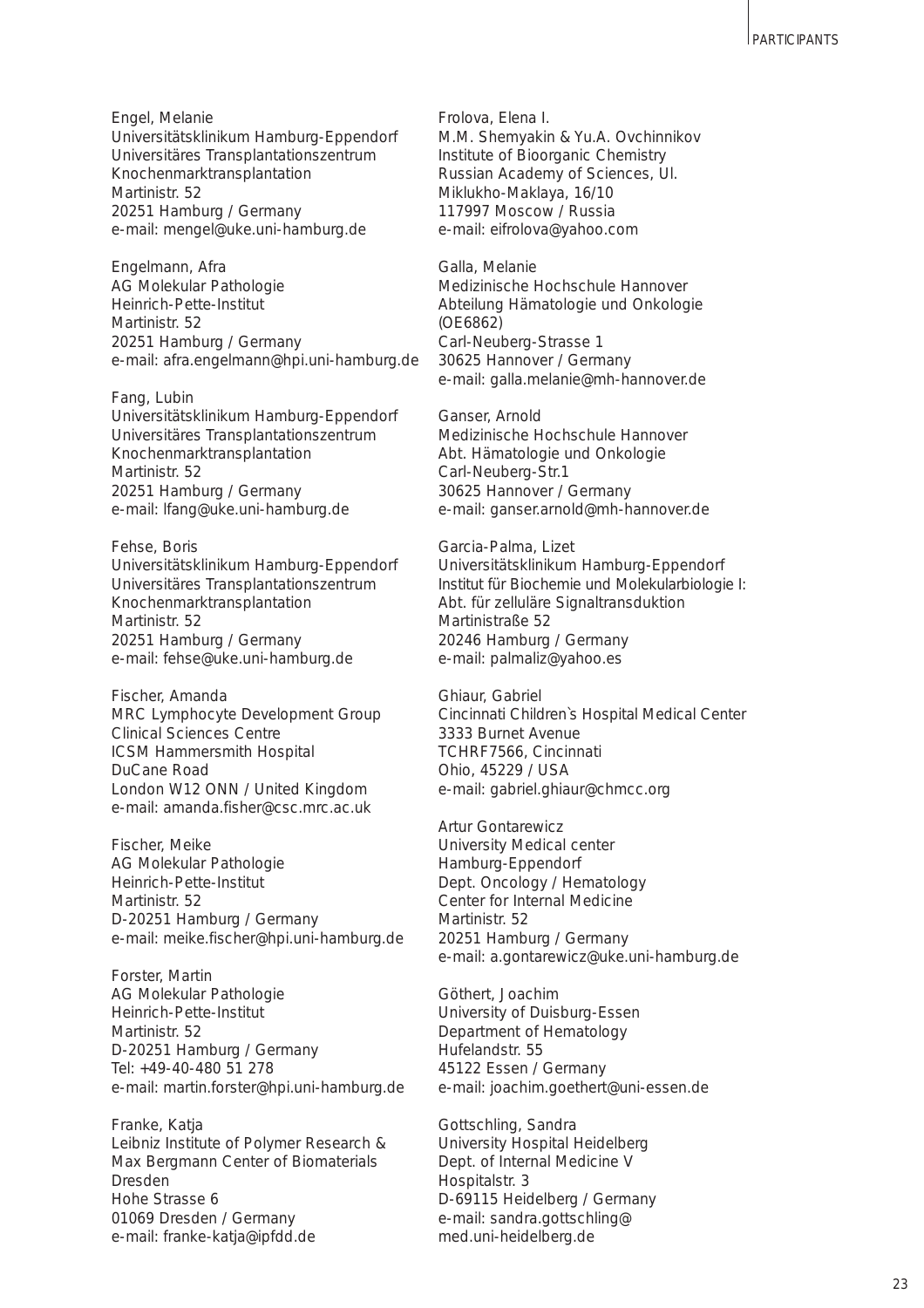Goulmy, Els Leiden University Medical Center Dept. Of Immunohematology and Blood Transfusion E3-Q Albinusdreef 2 2333 ZA Leiden / The Netherlands e-mail: e.a.j.m.goulmy@lumc.nl

Graf, Daniel Institute of Immunology BSRC \'Al. Fleming\' 34 Al. Fleming Street 166 72 Vari / Greece / Hellas e-mail: d.graf@fleming.gr

Green, Anthony University of Cambridge Department of Haematology Cambridge Institute for Medical Research Hills Road Cambridge, CB 2XY United Kingdom e-mail: arg1000@cam.ac.uk

Grez, Manuel Georg-Speyer-Haus Paul-Ehrlich-Str. 42 60596 Frankfurt / Germany e-mail: grez@em.uni-frankfurt.de

Grishchuk, Alexandra National Hematology Research Center Russian Academy of Medical Sciences Novozykovsky 4a 125167 Moscow / Russia e-mail: unibe@mail.ru

Hambach, Lothar Leiden University Medical Center Dept. Of Immunohamatology and Blood Transfusion PO-Box 9600 2300 RC, Leiden / The Netherlands e-mail: L.W.H.Hambach@lumc.nl

Hara, Takahiko The Tokyo Metropolitan Institute of Medical Science 3-18-22 Honkomagome, Bunkyo-ku Tokyo 113-8613 / Japan e-mail: thara@rinshoken.or.jp

Haylock, David Peter MacCallum Cancer Institute St Andrews Place East Melbourne 3000 / Australia e-mail: david.haylock@petermac.org Hehlmann, Rüdiger III. Medizinische Klinik Universitätsklinikum Mannheim Universität Heidelberg Wiesbadener Strasse 7–11 68305 Mannheim / Germany e-mail: ruediger.hehlmann@ med3.ma.uni-heidelberg.de

Heuser, Michael Medizinische Hochschule Hannover Hämatologie, Hämostaseologie und Onkologie, OE 6860 Carl-Neuberg-Str. 1 30625 Hannover / Germany e-mail: heuser.michael@mh-hannover.de

Ho, Anthony Medizinische Universität Heidelberg Abteilung Innere Medizin V Im Neuenheimer Feld 410 69120 Heidelberg / Germany e-mail: anthony\_dick.ho@urz.uni-heidelberg.de

Horn, Stefan Heinrich-Pette-Institut für Experimentelle Virologie & Immunologie Abt. Molekulare Pathologie Martinistr. 52 D-20251 Hamburg / Germany e-mail: horn@hpi.uni-hamburg.de

Humphries, Keith The Terry Fox Laboratory British Columbia Cancer Agency 601 West 10th Avenue West Vancouver BC Canada V5ZIL3 e-mail: keith@terryfox.ubc.ca/ khumphri@bccancer.bc.ca

Iscove, Norman Ontario Cancer Institute Div. Of Cellular and Mol. Biology PMH Room 9-116 610 University Avenue Toronto / Canada M5g 2M9 e-mail: iscove@uhnres.utoronto.ca

Itoh, Katsuhiko Kyoto University Dept. Of Med. Chemistry, Fac of Medicine Shogoin-Kawaharacho 54 Sakyo, Kyoto 606-8507 / Japan e-mail: katsu@virus.kyoto-u.ac.jp

Ivanov, Roman National Pirogov Medical Surgical Center 70 Nizhnyaya Pervomaiskaya 105203 Moscow / Russia e-mail: rinmsc@lycos.com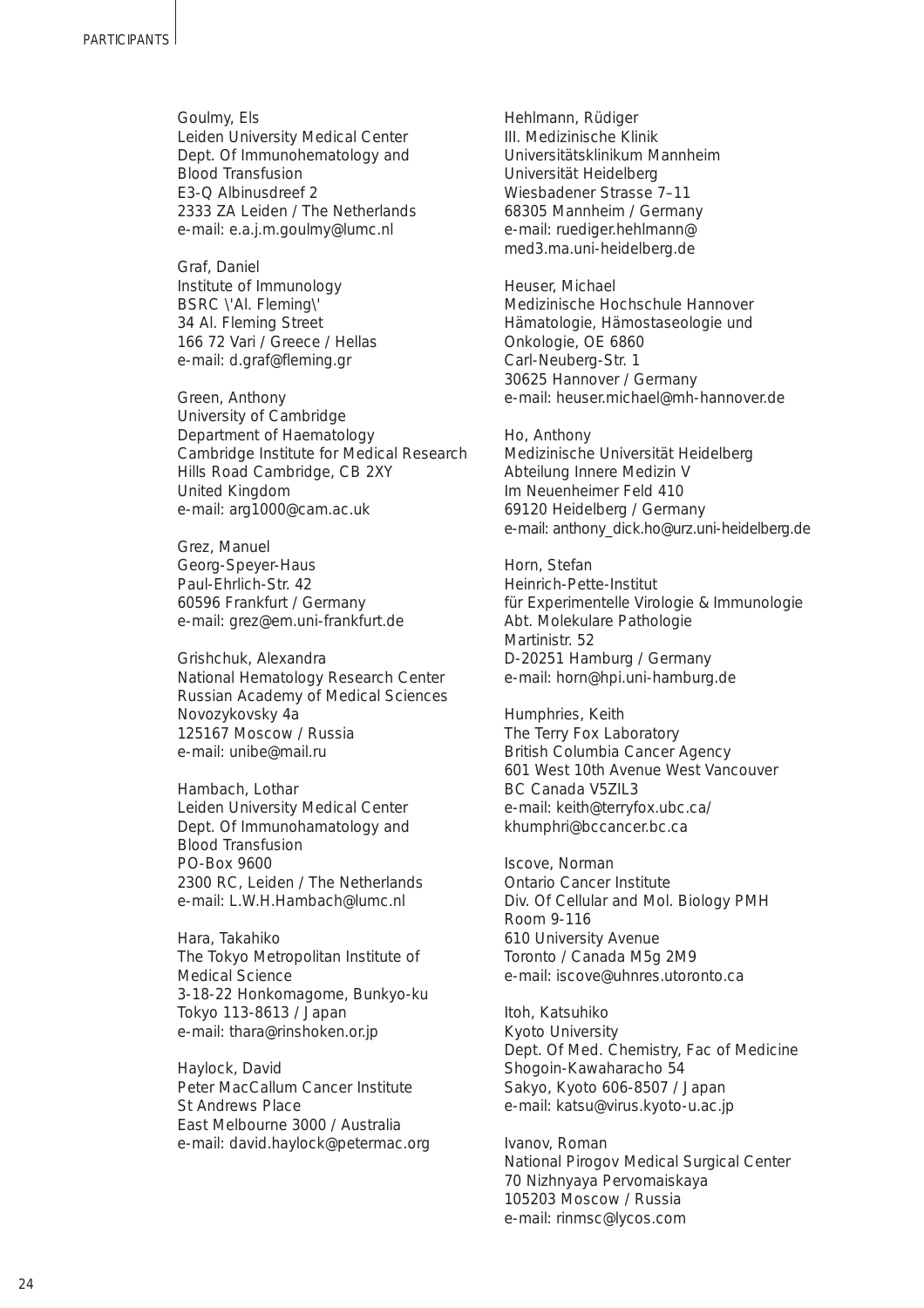Iwanski, Gabriele AG Molekular Pathologie Heinrich-Pette-Institut Martinistr. 52 D-20251 Hamburg / Germany e-mail: gabriele.iwanski@ hpi.uni-hamburg.de

Jonker, Leon Institute of Human Genetics International Centre for Life Central Parkway Newcastle NE1 3BZ / United Kingdom e-mail: leon.jonker@ncl.ac.uk

Jücker, Manfred University Hospital Hamburg-Eppendorf Center of Experimental Medicine Institute of Biochemistry and Molecular Biology I: Cellular Signal Transduction Martinistraße 52 20246 Hamburg / Germany e-mail: juecker@uke.uni-hamburg.de

Just, Ursula Christian-Albrechts-Universität zu Kiel Department of Biochemistry Olshausenstr. 40 24098 Kiel / Germany e-mail: ujust@biochem.uni-kiel.de

von Keudell, Gottfried Universitätsklinikum Hamburg-Eppendorf Universitäres Transplantationszentrum Knochenmarktransplantation Martinistr. 52 20251 Hamburg / Germany e-mail: g.von-keudell@uke.uni-hamburg.de

Khandanpour, Cyrus Universitätsklinikum Essen Institut für Zellbiologie (Tumorforschung) Virchowstrasse 173 45122 Essen / Germany e-mail: cyrus.khandanpour@uni-essen.de

Kiselev, Sergei Institute of Gene Biology Russian Academy of Sciences Head of the Laboratory of Molecular cancer genetics 34/5Vavilov Street 117334 Moscow / Russia e-mail: s\_kiselev@newmail.ru

Klump, Hannes Hannover Medical School Dept. Of Hematology and Oncology Lab of Experimental Cell Research (TPFZ) K11, OE6862 Carl-Neuberg Strasse 1 30625 Hannover / Germany e-mail: klump.hannes@mh-hannover.de

Koeffler, Phillip CedarsSinai Medical Center Director of Division of Hematology and Oncology 8700 Beverly Blvd., E231 Los Angeles, CA 90048 / USA e-mail: koeffler@cshs.org

Kolb, Hans-Jochen Universität München l Klinikum Gross Hadern Med Klinik III Marchioninistr. 15 81377 München / Germany e-mail: kolb@med3.med.uni-muenchen.de

Koschmieder, Steffen Universitätsklinikum Münster (UKM) Medizinische Klinik und Poliklinik A Albert-Schweitzer-Str. 33 48149 Münster / Germany e-mail: steffen.koschmieder@ukmuenster.de

Krauter, Jürgen Medizinische Hochschule Hannover Abt. Hämatologie, Hämostaseologie und Onkologie Carl-Neuberg-Str. 1 30625 Hannover / Germany e-mail: krauter.juergen@MH-Hannover.de

Kröger, Nico Universitätsklinikum Hamburg-Eppendorf Universitäres Transplantationszentrum Knochenmarktransplantation Martinistr. 52 20251 Hamburg / Germany e-mail: nkroeger@uke.uni-hamburg.de

Kustikova, Olga S. Universitätsklinikum Hamburg-Eppendorf Universitäres Transplantationszentrum Knochenmarktransplantation Martinistr. 52 20251 Hamburg / Germany e-mail: koustiko@uke.uni-hamburg.de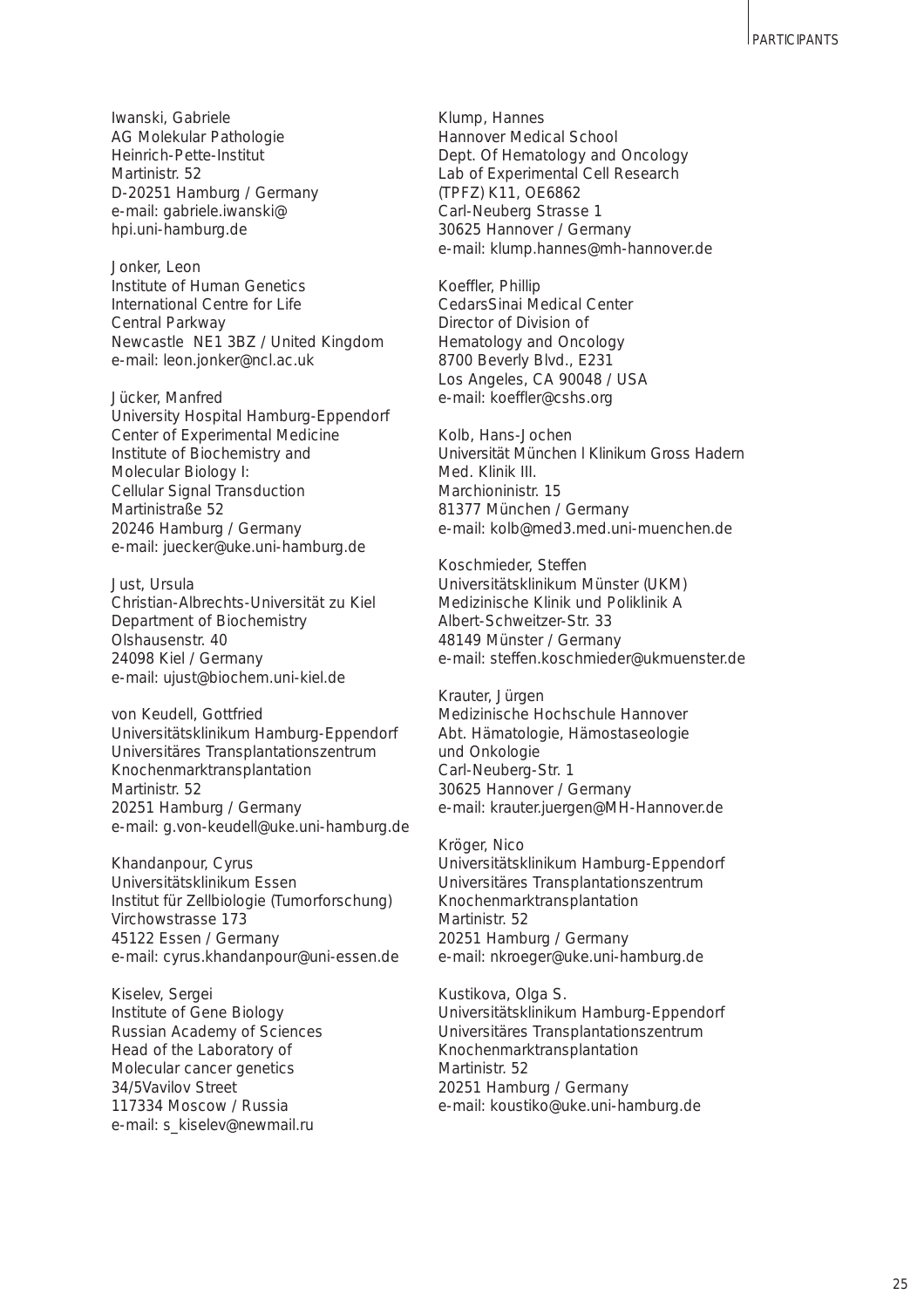Lagarkova, Marya Russian Academy of Sciences Laboratory of Molecular cancer genetics Institute of Gene Biology 34/5Vavilov Street 117334 Moscow / Russia e-mail: lagar@igb.ac.ru

Lange, Claudia Universitätsklinikum Hamburg-Eppendorf Universitäres Transplantationszentrum Knochenmarktransplantation Martinistr. 52 20251 Hamburg / Germany e-mail: cllange@uke.uni-hamburg.de

Lapidot, Tsvee Weizmann Institute, Dept. of Immunology P.O.B 26, Rehovot 76100 / Israel e-mail: tsvee.lapidot@weizmann.ac.il

Larin, Sergey Russian Academy of Sciences Laboratory of Molecular cancer genetics Institute of Gene Biology 34/5Vavilov Street 117334 Moscow / Russia e-mail: larin@igb.ac.ru

Le Blanc, Katarina Karolinska University Hospital Huddinge Division of Clinical Immunology F79 141 86 Stockholm / Sweden e-mail: katarina.leblanc@medhs.ki.se

Leiba, Merav Chaim Sheba Medical Center Division of Hematology, BMT & CBB Tel Hashomer, Israel 52621 e-mail: adil6@bezeqint.net

## Li, Yu

Universitätsklinikum Essen Medizinische Klinik und Poliklinik Hämatologische Abt./Pavillon Hufelandstrasse 55 45122 Essen / Germany e-mail: lizhu76@hotmail.com

## Li, Zhixiong

Medizinische Hochschule Hannover Abt.Hämatologie und Onkologie Experimentelle Zelltherapie OE5120 Carl-Neuberg-Strasse 1 30625 Hannover / Germany e-mail: li.zhixiong@mh-hannover.de

Lioznov, Michael V. Universitätsklinikum Hamburg-Eppendorf Universitäres Transplantationszentrum Knochenmarktransplantation Martinistr. 52 20251 Hamburg / Germany e-mail: lioznov@uke.uni-hamburg.de

Mackensen, Andreas University of Regensburg Dept. Of Hematology/Oncology Franz-Josef-Strauss-Allee 11 93053 Regensburg / Germany e-mail: andreas.mackensen@ klinik.uni-regensburg.de

Marini III, Frank M.D. Anderson Cancer Center Dept of Blood and Marrow Transplant 1515 Holcombe Blvd Houston, TX 77030 / USA e-mail: fmarini@mdanderson.org

Melchers, Fritz Biozentrum of the University of Basel Dept. Of Cell Biology Klingelbergstrasse 50/70 CH-4056 Basel / Switzerland e-mail: Fritz.melchers@unibas.ch

Merkenschlager, Matthias Hammersmith Hospital Lymphocyte Development Group MRC Clinical Science Center Du cane Road London W12 ONN / United Kindom e-mail: matthias.merkenschlager@ csc.mrc.ac.uk

Metzner, Anja Universitätsklinikum Hamburg Eppendorf IBM I Martinistr.52 20246 Hamburg / Germany e-mail: anja.metzner@gmx.de

Meyer, Johann Hannover Medical School Dept. of Hematology, Oncology and Hemostaseology - Experimental Cell Therapy - Carl-Neuberg-Strasse 1 30625 Hannover / Germany e-mail: Meyer.Johann@MH-Hannover.de

Miles, Colin Institute of Human Genetics International Centre for Life Central Parkway Newcastle NE1 3BZ 7 / United Kingdom e-mail: c.g.miles@ncl.ac.uk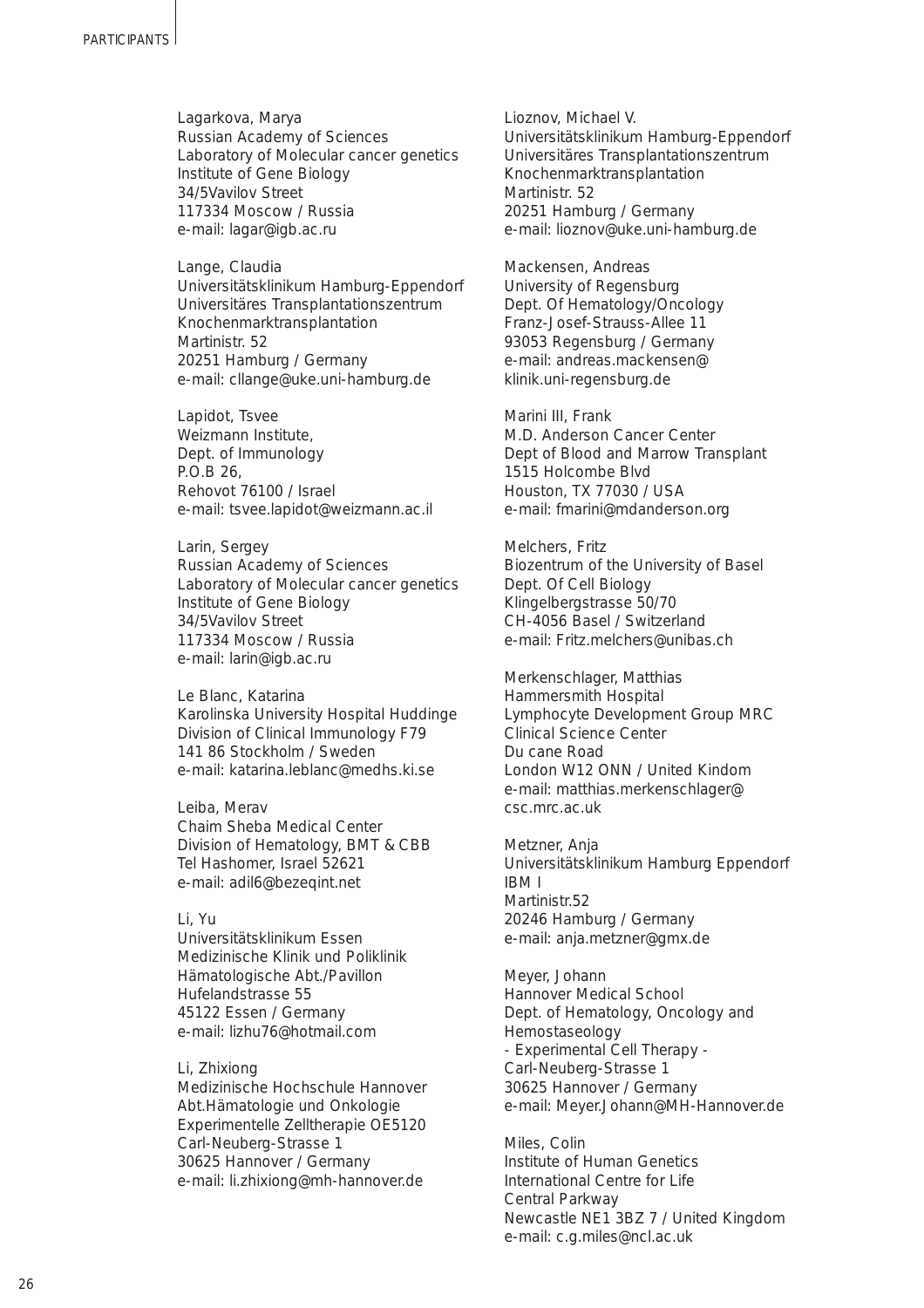Minah, Sormeh Universitätsklinikum Hamburg-Eppendorf Universitäres Transplantationszentrum Knochenmarktransplantation Martinistr. 52 20251 Hamburg / Germany e-mail: jaymie@gmx.de

Mitchison, Nicholas Windeyer Institute of Medical Science 46 Cleveland Street London W1T 4JF / United Kingdom e-mail: n.mitchison@ucl.ac.uk

Modlich, Ute Hannover Medical School Dept. Hematology, Hemostaseology & Oncology Carl Neuberg-Straße 1 30625 Hannover / Germany e-mail: modlich.ute@mh-hannover.de

Morgan, Michael Hannover Medical School Carl-Neuberg-Str. 1 30625 Hannover / Germany e-mail: morgan.michael@mh-hannover.de

Möröy, Tarik Universitätsklinikum Essen Institut für Zellbiologie (Tumorforschung) Virchowstrasse 173 45122 Essen / Germany e-mail: moeroey@uni-essen.de

Müller, Ursula AG Molekular Pathologie Heinrich-Pette-Institut Martinistr. 52 D-20251 Hamburg / Germany e-mail: ursula.mueller@hpi.uni-hamburg.de

Müller-Tidow, Carsten University of Munster Dept. Of Medicine Hematology and **Oncology** Domagkstr. 3 48129 Münster / Germany e-mail: muellerc@uni-muenster.de

Nagler, Arnon Chaim Sheba Medical Center Director Division of Hematology BMT & CBB Tel Hashomer, Israel 52621 e-mail: a.nagler@sheba.health.gov.il Nguyen, Dung Universitätsklinikum Hamburg-Eppendorf Universitäres Transplantationszentrum Knochenmarktransplantation Martinistr. 52 20251 Hamburg / Germany

Nifontova, Irina National Hematology Research Center Russian Academy of Medical Sciences Novozykovsky 4a 125167 Moscow / Russia e-mail: iranifontova@yandex.ru

Niebuhr, Birte AG Molekular Pathologie Heinrich-Pette-Institut Martinistr. 52 D-20251 Hamburg / Germany email: birte.niebuhr@hpi.uni-hamburg.de

Nilsson, Susie Locked Bag #1, A/Beckett St Melbourne Australia 3000 e-mail: susie.nilsson@petermac.org

Nishikawa, Shin Ichi RIKEN Center for Development Biology Laboratory for Stem Cell Biology Minatojima-minamimachi 2-2-3 Chuo-ku, Kobe 650-0047 / Japan e-mail: nishikawa@cdb.riken.jp

Nüssler, Andreas HU Berlin, Campus Virchow Dept of General Surgery Augustenburger Platz 1 13353 Berlin / Germany e-mail: andres.nuessler@freenet.de

Passegue, Emmanuel Stanford University School of Medicine Department of Pathology Beckman Center B259 279 Campus Drive Stanford, CA-94305 / USA e-mail: passegue@stanford.edu

Petropoulos, Konstantin AG Buske KKG Leukemia Hämatologikum GSF Marchioninistr. 25 81377 München / Germany e-mail: k\_petropoulos@web.de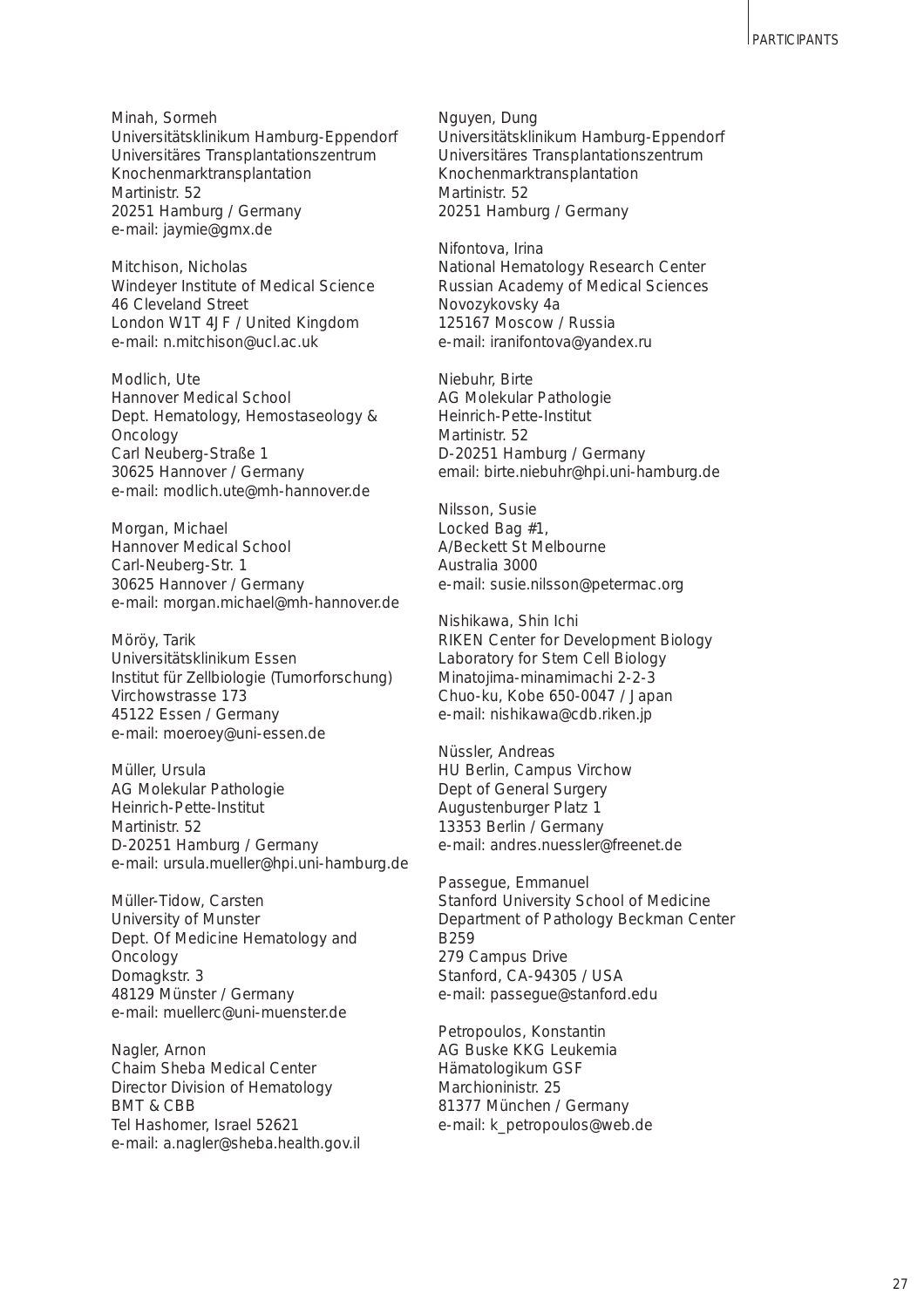Prassolov, Vladimir Engelhardt Institute of Molecular Biology Russian Academy of Science Vavilov Str. 32 Moscow 117984 / Russia e-mail: prasolov@eimb.ru

Ramme, Birgit Universitätsklinikum Hamburg-Eppendorf Universitäres Transplantationszentrum Knochenmarktransplantation Martinistr. 52 20251 Hamburg / Germany e-mail: bmt@uke.uni-hamburg.de

Reisner, Yair Weizmann Institute of Science Herzl Street 1 POB 26 Rehovot 76100 / Israel e-mail: yair.reisner@weizmann.ac.il

Rhein, Mathias Medizinische Hochschule Hannover Carl-Neuberg-Str.1 30625 Hannover / Germany e-mail: rhein.mathias@mh-hannover.de

Roscher, Susanne AG Molekular Pathologie Heinrich-Pette-Institut Martinistr. 52 D-20251 Hamburg / Germany e-mail: susanne.roscher@ hpi.uni-hamburg.de

Samokhvalov, Igor Riken Center for Developmental Biology 2-2-3 Minatojima Minamimachi Chuo-ku, Kobe 650-0047 / Japan e-mail: igors@cdb.riken.jp

Schambach, Axel Hannover Medical School Experimental Cell Therapy OE 6862, K11 Carl Neuberg Str. 1 30625 Hannover / Germany e-mail: schambach.axel@mh-hannover.de

Schmidt, Petra Universitätsklinikum Hamburg-Eppendorf Universitäres Transplantationszentrum Knochenmarktransplantation Martinistr. 52 20251 Hamburg / Germany e-mail: bmt@uke.uni-hamburg.de

Schreiber, Thiemo Universitätsklinikum Hamburg-Eppendorf Universitäres Transplantationszentrum Knochenmarktransplantation Martinistr. 52 20251 Hamburg / Germany e-mail: thiemo@schreiber-hh.de

Schroeder, Timm Institute of Stem Cell Research GSF - National Research Center of Environment and Health Ingoldstaedter Landstr. 1 85764 Neuherberg / Germany e-mail: timm.schroeder@gsf.de

Schuch, Gunter University Hospital Hamburg-Eppendorf Dept. of Oncology/Hematology Martinistr. 52 20246 Hamburg / Germany e-mail: schuch@uke.uni-hamburg.de

Serve, Hubert Uniklink Münster ICP Labor Innere Medizin A Domagstr.3, 3. OG 48129 Münster / Germany e-mail: kserve@uni-muenster.de

Sipol, Alexandra SPb Pavlov`s State Medical University BMT department L. Tolstoy Str. 6/8 197089 Saint-Petersburg / Russia e-mail: mzaraiski@yandex.ru

Slany, Robert University Erlangen Dept. Of Genetics Staudtstr. 5 91058 Erlangen / Germany e-mail: rslany@biologie.uni-erlangen.de

Speidel, Daniel AG Molekular Pathologie Heinrich-Pette-Institut Martinistr. 52 D-20251 Hamburg / Germany email: daniel.speidel@hpi.uni-hamburg.de

Stauss, Hans University College London Department of Immunology and Molecular Pathology-Hampstaed Campus Royal Free Hospital Rowland Hill Street London NW3 2PF / United Kindom e-mail: h.stauss@medsch.ucl.ac.uk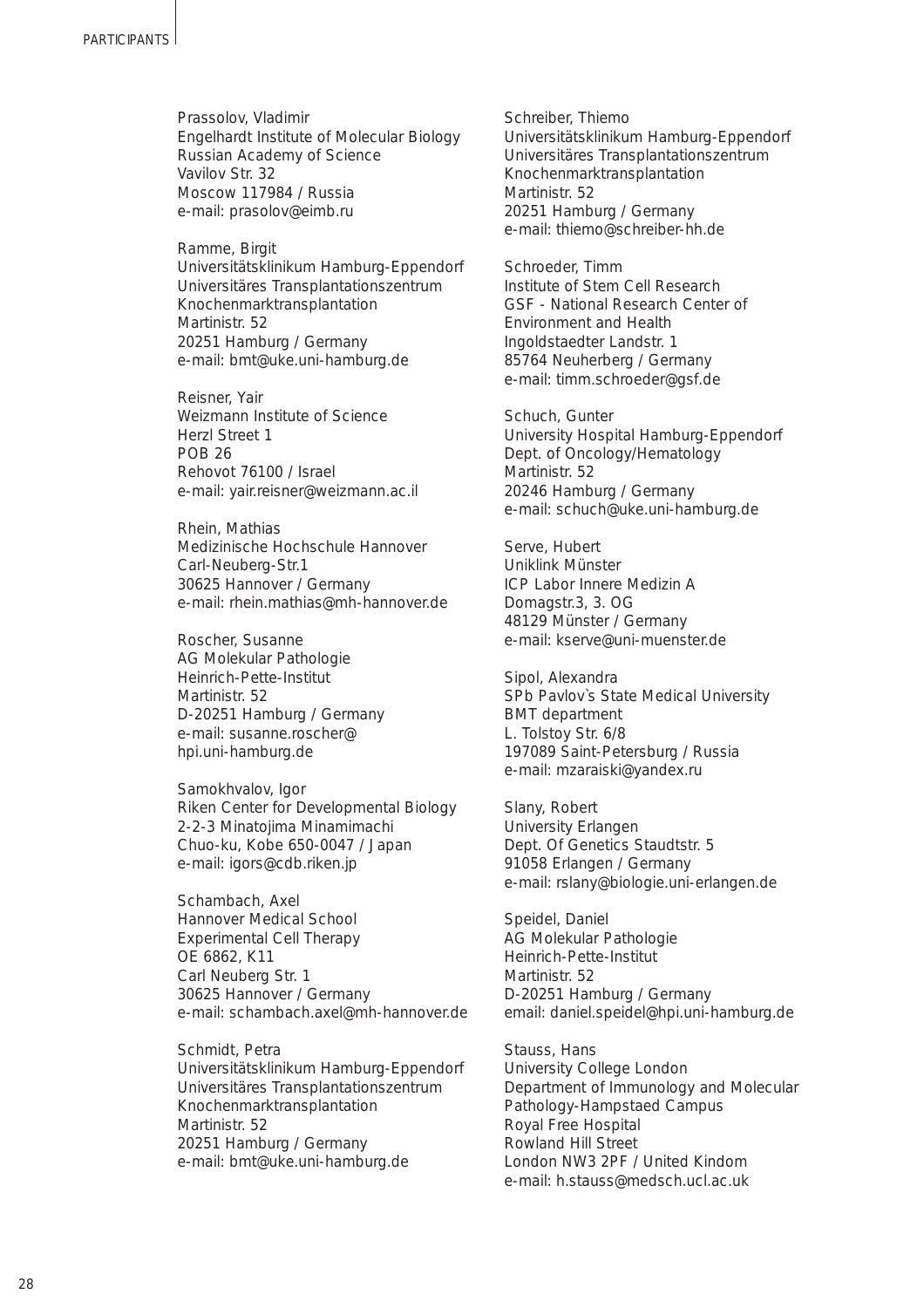Stocking, Carol AG Molekular Pathologie Heinrich-Pette-Institut Martinistr. 52 20251 Hamburg / Germany e-mail: stocking@hpi.uni-hamburg

Svinareva, Daria National Hematology Research Center Novozykovsky 4a 125167 Moscow / Russia e-mail: svinareva@yandex.ru

Täger, Maike AG Molekular Pathologie Heinrich-Pette-Institut Martinistr. 52 D-20251 Hamburg / Germany e-mail: schweig@hpi.uni-hamburg.de

Tenen, Daniel Harvard Institutes of Medicine Rm 954 77 Avenue Louis Pasteur Boston, MA 02115 / USA e-mail: dtenen@bidmc.harvard.edu

Tickenbrock, Lara Universität Münster Innere Medizin A, Hämatologie/Onkologie Domagstr. 3 48149 Münster / Germany e-mail: tickenbr@uni-muenster.de

Todria, Tamara National Hematology Research Centre Russian Academy of Medical Sciences Novizykovsky 4a 125167 Moscow / Russia e-mail: todria@blood.ru

Treschow, Alexandra Karolinska Institut Dept. of Medicine Karolinska Hospital Huddinge Hematology KFC pl. 5 NOVUM Hälsovägen 7 14186 Stockholm / Sweden e-mail: alexandra.treschow@medhs.ki.se

Van Zant, Gary College of Medicine Chandler Medical Center Division of Hematology/Oncology Dept. of Internal Medicine Room CC455, Markey Cancer Center Lexington KY 40536-0093 e-mail: gvzant@uky.edu

Vavilov, Vladimir St. Petersburg State Medical University L. Tolstoy St. 6/8 197089 St. Petersburg / Russia e-mail: vladimirv77@yahoo.com

Vereschagina, Inna Finsky per., 21, mailbox 57 197046 Saint-Petersburg / Russia e-mail: mcqlr@peterstar.ru

Von Boehmer, Harald Dana-Farber Cancer Institute 44 Binney Street, Smith 736 Boston, MA 02115 / USA e-mail: harald\_von\_boehmer@ dfci.harvard.edu

Wagner, Wolfgang University of Heidelberg Dept. of Medicine V Im Neuenheimer Feld 410 69120 Heidelberg / Germany e-mail: wolfgang\_wagner@ med.uni-heidelberg.de

Weber, Kristoffer AG Molekular Pathologie Heinrich-Pette-Institut Martinistr. 52 D-20251 Hamburg / Germany e-mail: kristoffer.weber@hpi.uni-hamburg.de

Welte, Karl Medical School of Hannover Dept. Of Pediatric Hematology and Oncology Children s Hospital Carl-Neuberg-Str. 1 30625 Hannover / Germany e-mail: welte.karl.H@mh-hannover.de

Wicke, Daniel Hannover Medical School OE6862 - TPFZ Experimental Cell Therapy Dept. Hematology, Hemostaseology and **Oncology** Carl-Neuberg-Str. 1 D-30625 Hannover / Germany e-mail: wicke.daniel@mh-hannover.de

Wieles, Brigitte Leiden University Medical Center Dept. Immunohematology and Blood Transfusion Albinusdreef 2 2333 ZA Leiden / Netherland e-mail: b.wieles@lumc.nl